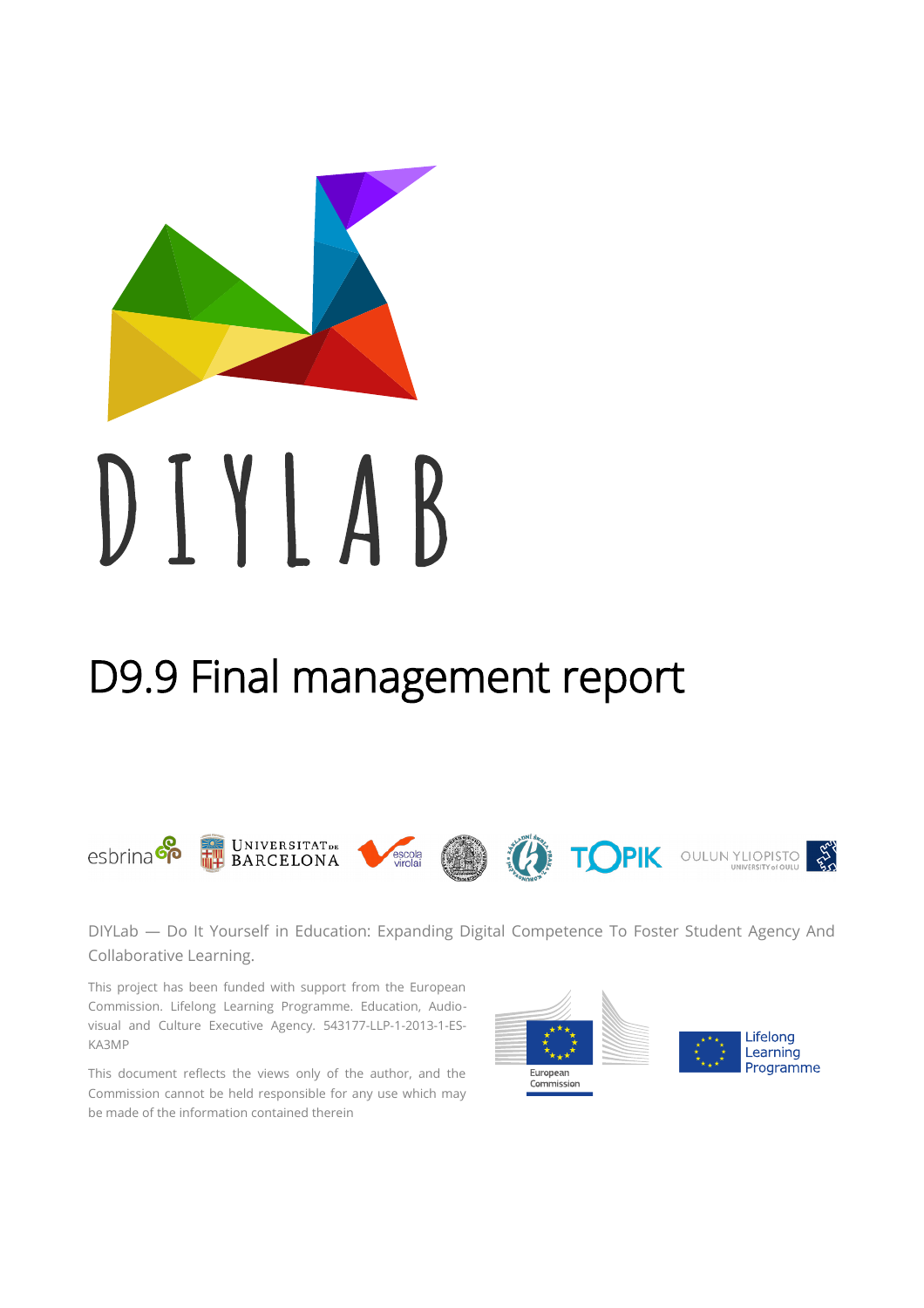## **Table of Contents**

| 3. Bringing the DIYLab philosophy to schools and universities (second |  |
|-----------------------------------------------------------------------|--|
| 4. Reflecting on the experience and reaching out to the community     |  |
| 5. Dissemination, Quality Assurance and Management8                   |  |
|                                                                       |  |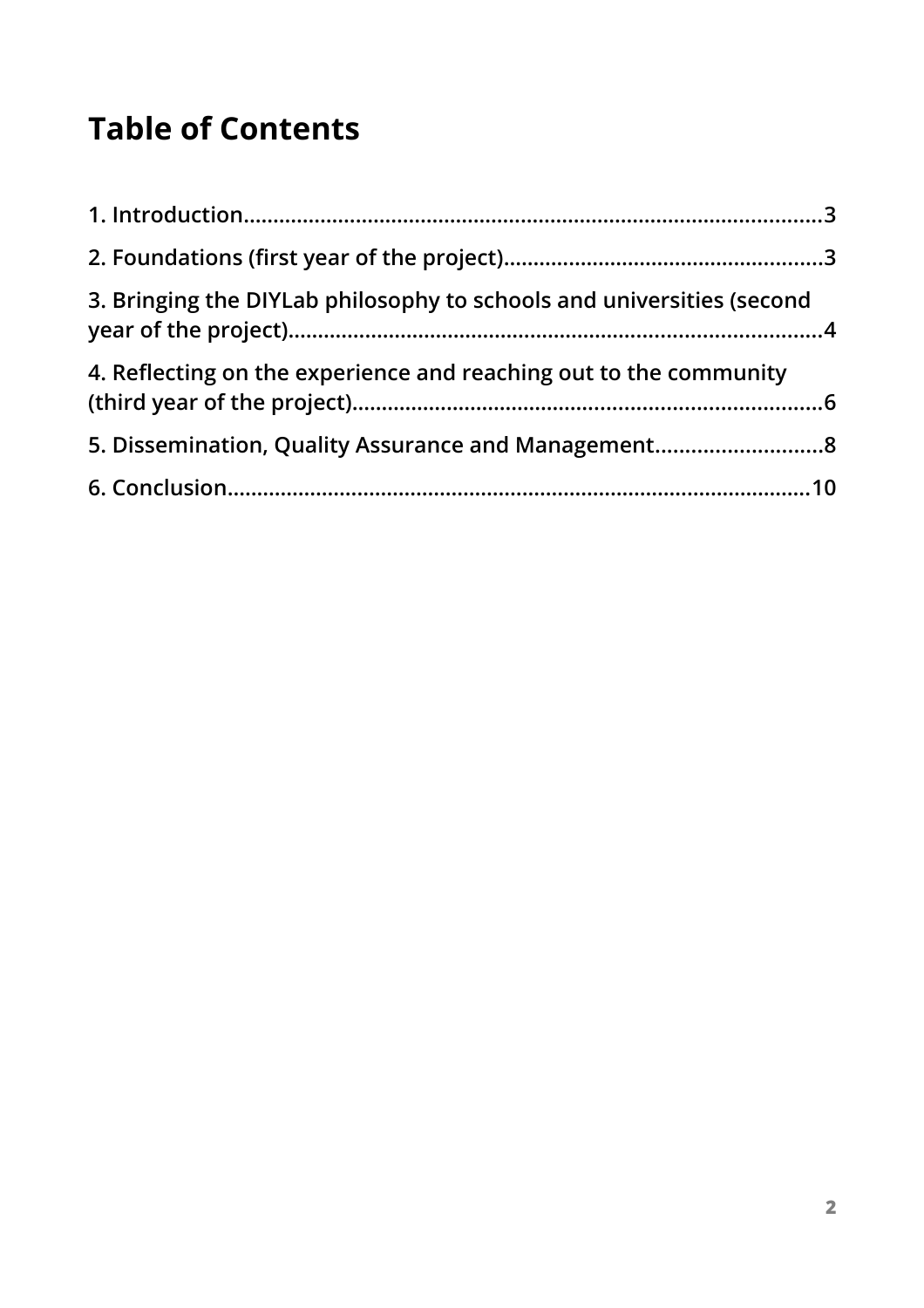## <span id="page-2-0"></span>**1. Introduction**

This document summarizes the work carried out during the project DIYLab — Do It Yourself in Education: Expanding Digital Competence To Foster Student Agency And Collaborative Learning, which run from January 2014 to December 2016, and was funded by the Lifelong Learning Programme of the European Commission. To get more information about the project, and download all the public deliverables, please visit [http://diylab.eu.](http://diylab.eu/)

DIYLabs main aim was to promote lifelong and life-wide learning by expanding students' digital competence, agency, and creativity, by putting into practice DIY philosophies. Also, to foster primary, secondary and higher education student engagement by proposing collaborative, meaningful and authentic learning experiences that can be sustainable and expandable after the end of the project. The project was structured into ten work packages, spanning three years. In the following pages we will give a high level overview of the activities carried out in each one of these work packages.

## <span id="page-2-1"></span>**2. Foundations (first year of the project)**

Two work packages were scheduled for the first year of the project. WP1, titled "Building DIYLab from participants' experience and expertise". The main aim of WP1 was to identify what participant institutions recognize as best practices in developing key competences, and especially digital competence, taking into account the purposeful learning experiences the educational institutions implement to foster lifelong and life-wide learning skills. We used complementary methods to collect data, with the purpose of fostering the process of reflection-action-reflection, while developing a culture of collaboration, discussion and purposeful inquiry. The methodology developed during WP1 represents the initial step in this cycle, while WP2 was the action, and WP5 the reflection.

WP1 included three main activities: curriculum analysis, focus groups, and meta-analysis and recommendations. A review of national curricula and local syllabi was carried out in each of the countries and the participating institutions, to learn about the context in which the project had to be carried out, and to foresee any challenges that could arise during the second year of the project, when the implementation was scheduled to take place. In order to get firsthand information from the stakeholders in each institution, focus groups with teachers (40 total), parents (33 total) and students (69 total) were carried out in each context and country. The contents of these focus groups can be found in deliverable 1.6, "Report on Digital Competence in Schools: Spain, Finland and the Czech Republic." The main conclusion of WP1 was that the biggest challenge we faced was the task of imagining the new, of trying to develop a model that responds to the needs of each context yet manages to provide a comprehensive and innovative structure. Therefore, the upcoming formation phase would struggle against the tradition of our educational culture, that tends to tell teachers what they must do and how they must do it. We challenged ourselves and all project participants to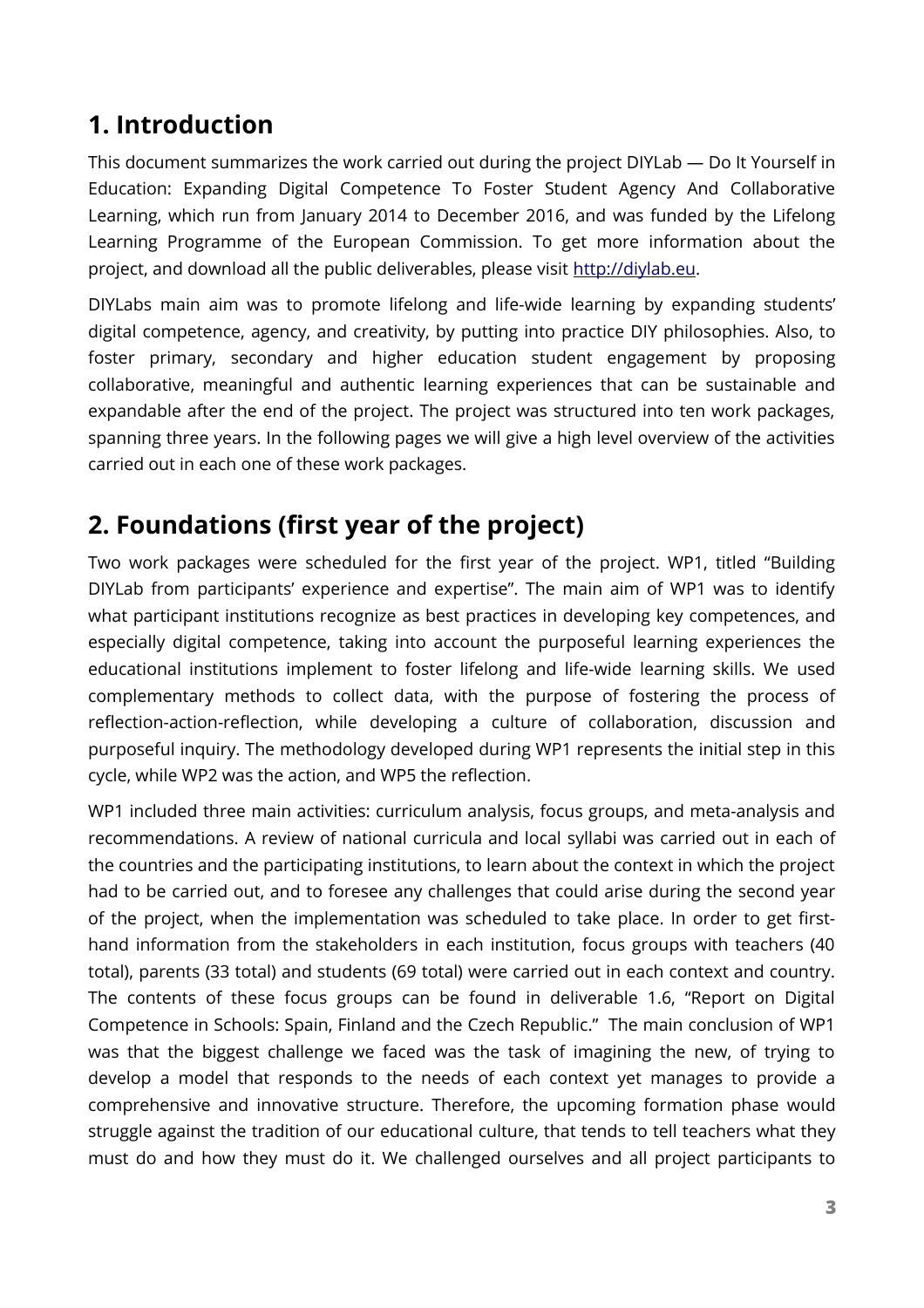develop a professional atmosphere of learning and cooperation that assists the development of proposals in which the three principles of the DIY philosophy are integrated: creating, sharing and learning in collaboration. We took comfort in the observation that the project had been well received by participating schools and focus group members, instilling the consortium with the sense that the project responded to what the school community wants.

WP2, titled "Formation in support of DIY Education and design of the DIY Lab", took place during the second part of the first year, and included all the training activities necessary for the implementation of the DIYLab philosophy in schools and at the university the second year. Each country and setting organized the training activities independently, with two main objectives: to define what the do-it-yourself philosophy mean in practical terms, and to plan how to implement this philosophy in each school or university. Technological tools to implement the DIY philosophy and to develop the digital competence in the classrooms were also shared and discussed, along with the challenges and necessary changes to the curriculum that needed to be implemented in order for the project to be successful. All the results of WP2 can be found in deliverable 2.6, "Developing a DIY Lab in Primary, Secondary and Higher Education", and in all the other country specific deliverables for this work package.

The first year of the project also involved the development of the DIYLab Hub, which had to be ready by the start of 2015 to support the implementation of the project in the schools and universities. WordPress was the chosen platform to support the functionality necessary for the DIYLab Hub [\(http://hub.diylab.eu\)](http://hub.diylab.eu/), and a free theme was chosen (Baskerville) to minimize the costs of development.

Finally, in the first year of the project the project's website was developed and made public [\(http://diylab.eu\)](http://diylab.eu/), and we started the search for the experts that would be part of the external quality assurance effort, included in WP10.

## <span id="page-3-0"></span>**3. Bringing the DIYLab philosophy to schools and universities (second year of the project)**

The second year of the project included what we would call the heart of the project, which is WP4, titled "DIY Labs in Action at School and Higher Education". During this work package, we implemented the DIYLab philosophy in three primary and secondary schools and two universities, in the three countries represented in the consortium (Spain, Czech Republic and Finland). The following two tables summarize the number of people involved in the implementation in both schools and universities. Please note that these are the results at the end of WP4, and that the implementation has continued beyond the project, so we now have more digital objects in the Hub than those in these tables.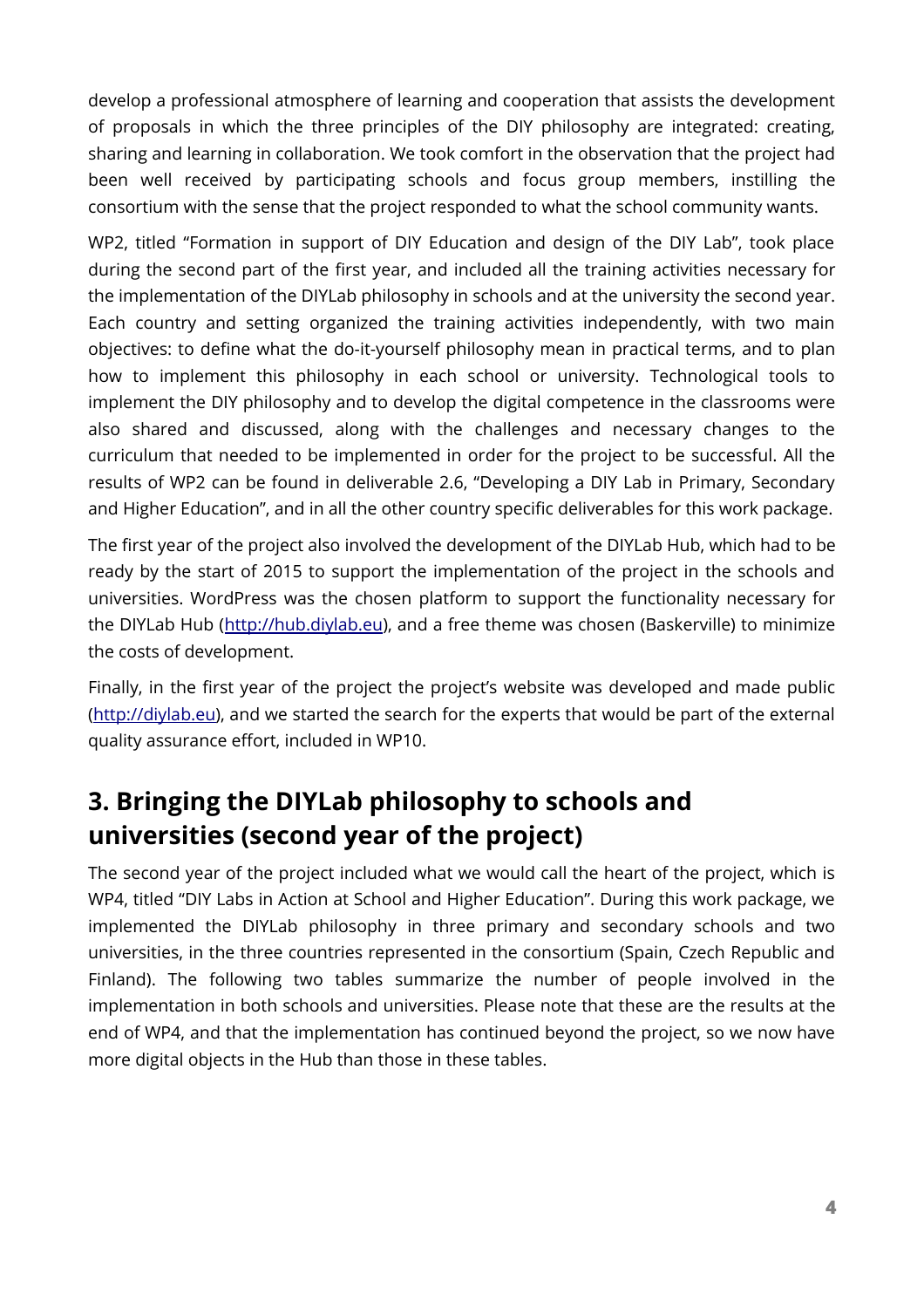| <b>Primary and</b><br>secondary school | No. of<br>pupils | No. of<br>teachers | No. of<br>subjects | No. of<br>activities | No. of<br>digital<br>objects<br>published<br>on the Hub |
|----------------------------------------|------------------|--------------------|--------------------|----------------------|---------------------------------------------------------|
| Spain                                  | 95               | 15                 | 9                  | $\overline{2}$       | 32                                                      |
| Finland                                | 114              | 14                 | 18                 | 9                    | 56                                                      |
| Czech Republic                         | 269              | 7                  | 13                 | 20                   | 20                                                      |
| <b>Total</b>                           | 478              | 36                 | 40                 | 31                   | 108                                                     |

*Table 1. DIYLab activities in schools.*

| <b>University</b>                  | <b>Faculty</b>   | <b>Field of</b><br>study                          | No. of<br>students | No. of<br>teachers | No. of<br>courses or<br><b>activities</b> | No. of<br>digital<br>objects |
|------------------------------------|------------------|---------------------------------------------------|--------------------|--------------------|-------------------------------------------|------------------------------|
| UB (Spain)                         | Education        | Pedagogy                                          | 228                | 11                 | 5                                         | 51                           |
|                                    |                  | Social<br>Education                               | 79                 | $\overline{4}$     | 3                                         | 3                            |
|                                    |                  | Early<br>childhood<br>and<br>Primary<br>Education | 12                 | $\overline{2}$     | 1                                         | 4                            |
|                                    | <b>Fine Arts</b> | <b>Fine Arts</b>                                  | 152                | $\overline{3}$     | $\overline{2}$                            | 18                           |
| <b>CUNI</b><br>(Czech<br>Republic) | Education        | ICT<br>Education                                  | 196                | 6                  | 13                                        | 24                           |
|                                    |                  | <b>Biology</b><br>Education                       | 23                 | 1                  | 3                                         | 3                            |
|                                    |                  | <b>Fine Arts</b>                                  | 23                 | 1                  | 1                                         | 6                            |
| <b>Total</b>                       |                  | $\overline{7}$                                    | 713                | 28                 | 28                                        | 109                          |

#### *Table 2. DIYLab activities in universities.*

The details of how the project was implemented in each setting can be found in deliverable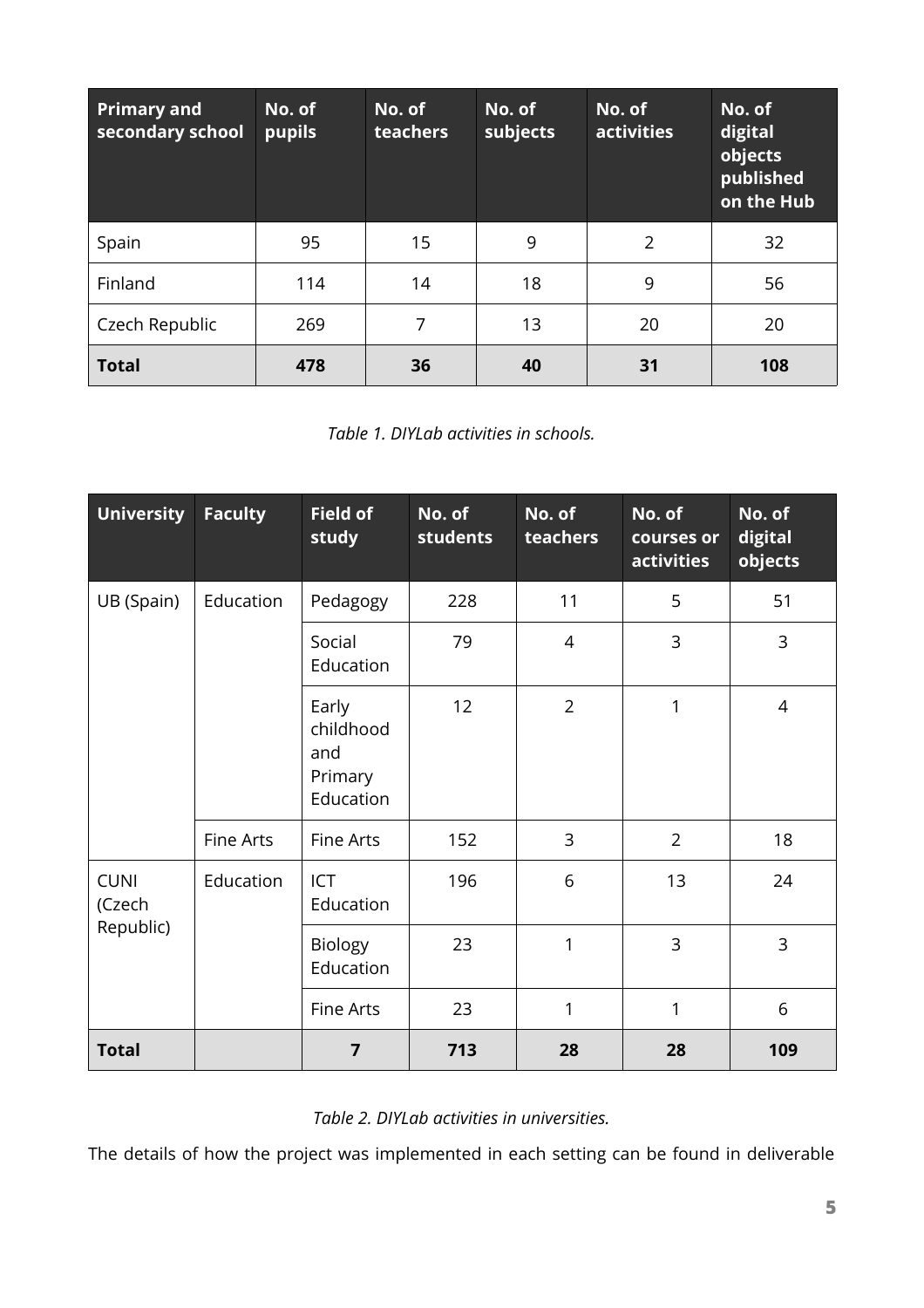4.6, "General Report: The DIY Labs in Action", which includes an accurate description of the methodology used in each case.

The whole process of implementation of DIYLab was influenced by both the preparation phase of DIYLab activities in WP2 and implementing the activities into lectures. It was essential that teachers understood the DIY philosophy and how to incorporate it into their daily work, so we could ensure the sustainability of the innovation beyond the three years of the project. In this regard, it raises the issue of fixed time slots: even if they were designed to facilitate the implementation of these types of proposals, it would still be necessary to develop a new long-term organizational plan, certainly more interdisciplinary in nature, to enable the curriculum to carry out complex projects such DIYLab. The implementation of DIYLab in education introduced teachers to new ideas and new ways of teaching, and offered learners new ways to learn and understand what they learn. It was a great opportunity for teachers to re-evaluate the existing approaches to teaching and the use of digital technologies to create digital objects, and more importantly, to document the process of learning and the work of students. Thanks to DIYLab activities, students discovered what they are able to do, and that they had the ability to work in teams. They also learned that there is a point in learning new things in a different way from what they experienced so far. Students were more motivated and in general learned to self-regulate themselves and in a more meaningful manner.

WP3 run parallel to WP4, and provided continuous improvement, support and maintenance for the DIYLab Hub. A template was developed that included the main information needed to add digital objects (the results of the implementation) to the Hub. This template included the object (video, image, PDF or any other embeddable digital file), a summary in English (so we could share it with the world), and answers to three questions: what did we do, how did we do it, and why did we do it that way. These three questions were designed to provide an avenue for self-reflection on the process followed by the students themselves, during the implementation of the DIY Lab experience in each school and university. Not all digital objects produced during the implementation were made public, since some of them were deemed not appropriate, on the grounds of quality or inadequacy to the standards uphold by each teacher and subject. All published digital objects can be found in the DIYLab Hub [\(http://hub.diylab.eu\)](http://hub.diylab.eu/).

## <span id="page-5-0"></span>**4. Reflecting on the experience and reaching out to the community (third year of the project)**

Although WP4 was scheduled to finish at the end of 2015, the implementation continued for the institutions and subjects that didn't have a natural break point at year's end. Also, some institutions decided to continue with the implementation during 2016, and that provided us with more experiences and new digital objects in the Hub, thus proving the sustainability of the innovation.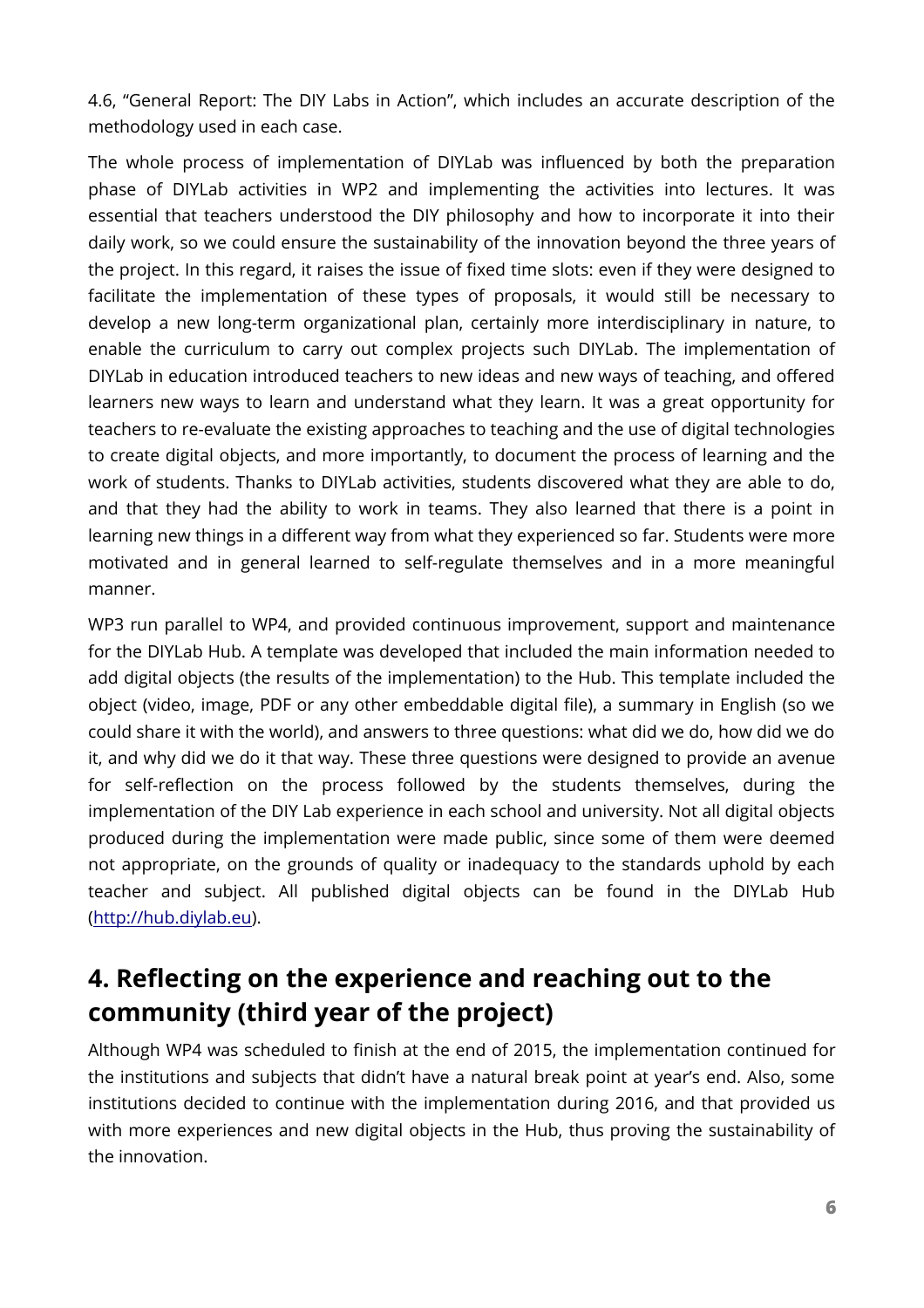After WP4, only two main implementation work packages remained: WP5, "Building on experience: making improvements to the DIY Lab", and WP6, "Socio-economic evaluation".

WP5 was designed as an opportunity to reflect on the results of the implementation and to improve our approach to solve, or diminish, the low points detected during WP4. The main activity planed in WP5 was the development of another set of focus groups (like the ones carried out in WP1), to gather direct feedback on the experience by the stakeholders involved in the implementation. 96 students, 42 teachers, and 26 parents or relatives participated in these focus groups. A detailed account of the results of these focus groups can be found in deliverable 5.6, "Final evaluation report: Implementing a DIY Lab in the primary and secondary school and in higher education". One big outcome was that, despite difficulties, all focus groups had very positive and forward looking attitude towards DIYLab. Much enthusiasm and development oriented attitude can be read from the comments. Deliverable 5.6 also includes an evaluation of the pedagogical, technological and organizational specifications for the implementation of DIY Labs developed prior to the implementation. Even if the initial specifications were developed with the direct input of stakeholders, actual implementation with pupils and students required a good amount of adaptation, localization and understanding about the pedagogical and philosophical basis. Every school, class and teacher did DIYLab in their own way but were still consistent with the DIYLab philosophy.

The last part of WP5 entailed the development of proposals for improvement of the implementation. Again, you can find a detailed account of these proposals in deliverable 5.6. The main pedagogical improvements proposed were:

- To better introduce the students to the DIYLab philosophy.
- To encourage the teachers to set limits to what a DIY project should be, negotiated with students.
- To make sure the training for the teachers allows them to understand their role in the implementation of a DIYLabHub.
- To reduce the number of students in each group and increase the number of teachers, so students can receive more attention by the teachers.
- To encourage students to collaborate with others in different age groups.
- To loosen the connections between the project and the curriculum.

As for the technical implementation:

- To have access to one computer per student.
- To have access to a reasonable Internet connection and good WiFi coverage.

Finally, for the organizational improvements, the results centered around having more teachers per class available, have smaller groups of students, and to increase the time devoted to the project.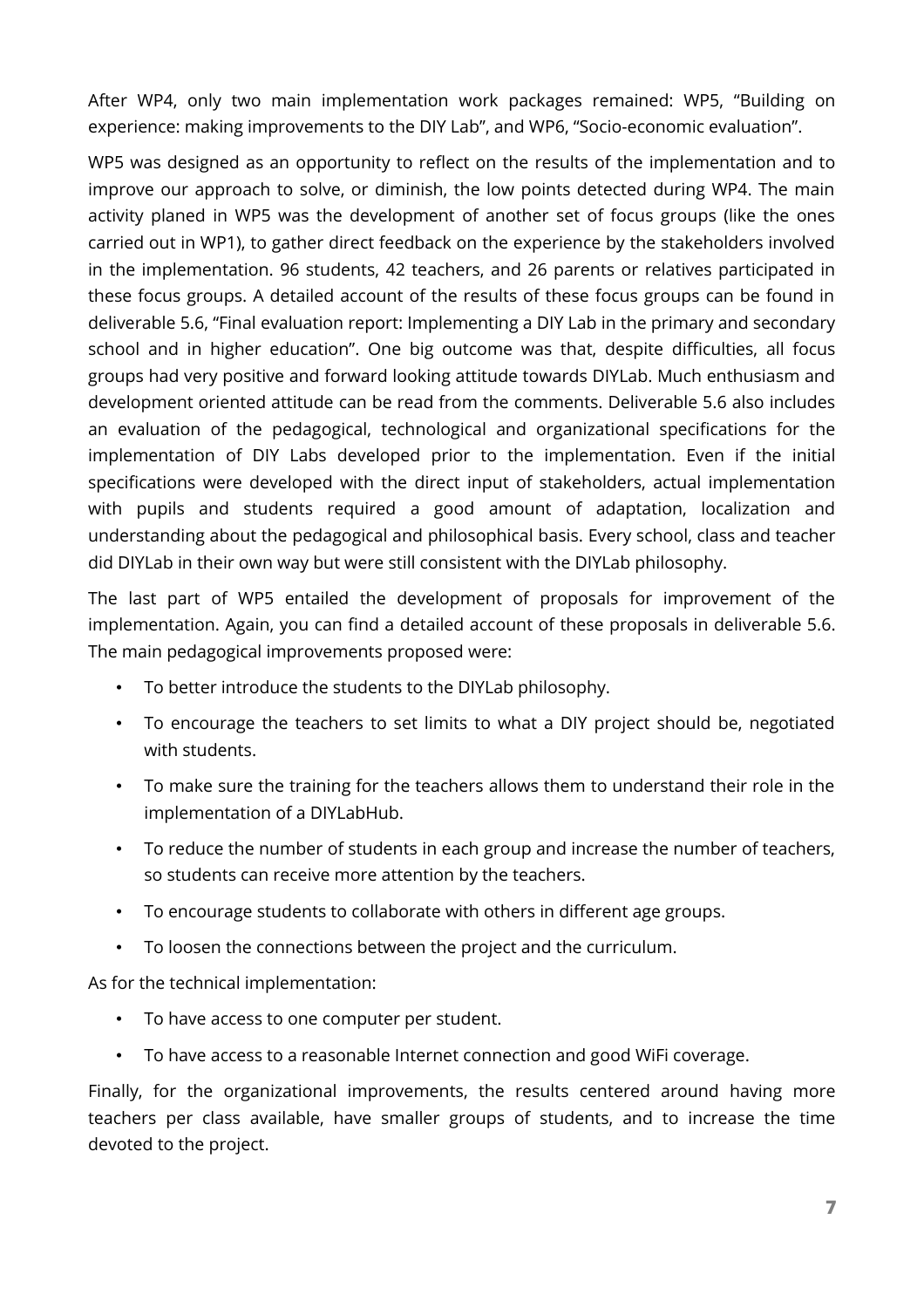WP6, "Socio-economic evaluation", comprised the last six months of the project, and it was developed as an evaluation of the costs, both social and economical, of implementing DIY Labs in schools. The results of this WP can be found in deliverable 6.1, "Socio-economic evaluation of the DIY Lab". Assessing the overall socio-economic costs of an innovation like DIYLab is really difficult, since we adapted the implementation of the DIY philosophy to each one of the different contexts (educational level, school, country) we encountered. Nonetheless, the conclusions of this process was that the benefits (the impact of the innovation in the day to day activities of the teachers involved, the willingness of the students to work in a more collaborative and open manner, their increase in agency and enthusiasm) outweigh the costs (organizational changes in the schools, subversion of the curriculum, availability of computers and internet connections).

Parallel to WP6, the last months of the project also saw the implementation of WP8, "Exploitation". This work package included the development of 8 workshops (primary, secondary and university) to disseminate the results of the project among the teachers outside the consortium, reaching out to other schools and universities. It also included 5 knowledge transfer seminars, to reach out to the wider educational communities in the three countries, and a final international symposium, that took place in Barcelona on November 4<sup>th</sup> 2016. You can find videos of all these activities in out website, and deliverable 8.16, "Impact report", summarizes their impact. 201 teachers participated on the workshops, and 189 participated on the knowledge transfer seminars. The final symposium, that took place in the Meier Auditorium of the Contemporary Art Museum of Barcelona (MACBA), gathered 113 participants, and included presentations from other projects connected to the DIY philosophy.

### <span id="page-7-0"></span>**5. Dissemination, Quality Assurance and Management**

Three work packages run during the whole duration of the project: WP7, "Dissemination", WP9, "Management", and WP10, "Quality assurance".

The dissemination activities started with the development of the project's website [\(http://diylab.eu\)](http://diylab.eu/), and of the project's identity (logo, intro video). Out main concern when trying to communicate the activities philosophy and activities of the project was to create a website and identity that was perceived as approachable, and close to primary and secondary education. We tried to avoid presenting the project as an academic endeavor, even though three of the partners were researchers coming from well known universities. Hence, we created a modern, one-page responsive website, that can be browsed with all kinds of devices (smartphones, tables, computers…). This website includes a presentation video, a simple summary of the main beats of the project, the list of participants, all the public deliverables, and a contact form. The website has been always kept up-to-date during the three years of the project. To supplement the website, we created social media accounts (Facebook, Twitter), that were used as a more direct means of disseminating the day to day activities of the consortium. Below you'll find a table summarizing the impact of each medium.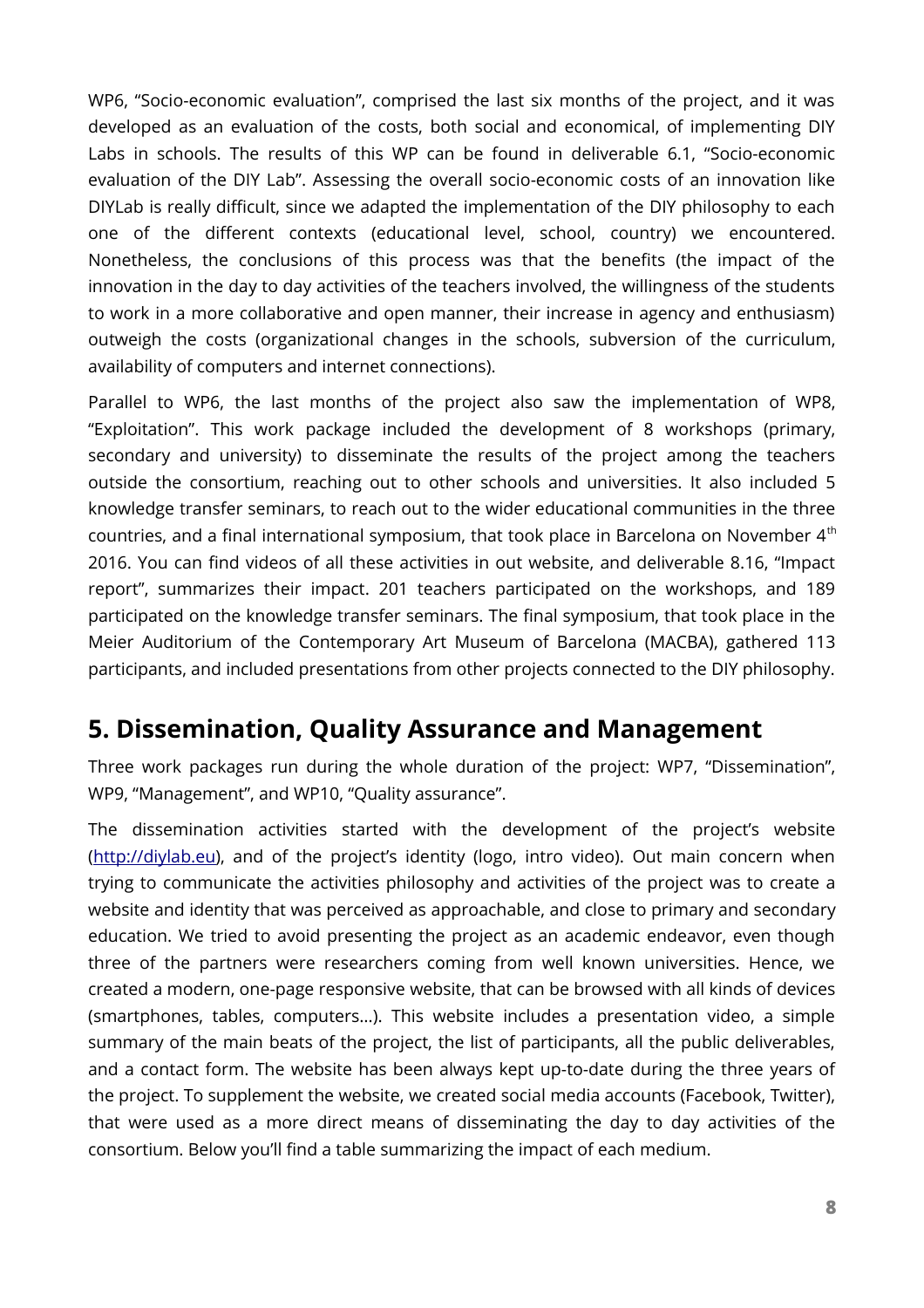| DIYLab Hub statistics (from November 2015 to January 2017, 15 months) |        |                     |  |  |  |  |
|-----------------------------------------------------------------------|--------|---------------------|--|--|--|--|
| Sessions                                                              | 2,857  | avg. per month: 190 |  |  |  |  |
| Users                                                                 | 1,869  | avg. per month: 124 |  |  |  |  |
| Pageviews                                                             | 10,594 | avg. per month: 706 |  |  |  |  |
| DIYLab website statistics (from June 2014 to January 2017, 32 months) |        |                     |  |  |  |  |
| Sessions                                                              | 7,817  | avg. per month: 244 |  |  |  |  |
| Users                                                                 | 5,655  | avg. per month: 176 |  |  |  |  |
| Pageviews                                                             | 10,667 | avg. per month: 333 |  |  |  |  |
| Twitter (https://twitter.com/DIY_Lab)                                 |        |                     |  |  |  |  |
| <b>Tweets</b>                                                         | 11     |                     |  |  |  |  |
| Following                                                             | 5      |                     |  |  |  |  |
| Followers                                                             | 43     |                     |  |  |  |  |
| Photos & videos                                                       | 6      |                     |  |  |  |  |
| Facebook (https://www.facebook.com/diylabcommunity)                   |        |                     |  |  |  |  |
| Posts                                                                 | 60     |                     |  |  |  |  |
| Likes                                                                 | 115    |                     |  |  |  |  |
| Timeline photos                                                       | 96     |                     |  |  |  |  |

#### *Table 3. Internet dissemination impact*

At the point of writing this, the project has been presented in 28 occasions in different public events (conferences, seminars…), and 4 articles were published in international journals. Also, a book has been published by Octaedro, titled "La perspectiva DIY en la universidad: ¡hazlo tú mismo y en colaboración!" (http://bit.ly/2llHT7]). You can find the documents used in the public presentations and more details on the articles and book in the project's website.

The main activities included in WP9, "Management", were the organization of four project meetings (in Barcelona, Oulu, Prague and, finally, Barcelona again), and the organization of monthly video-conferences (Google Hangouts) to keep up with the implementation of the project. The three meetings were carried out as planed, and served as the main points in the project to agree on how to carry out the activities of each year. The video-conferences were also successful in keeping everyone updated on what was happening in each country, and